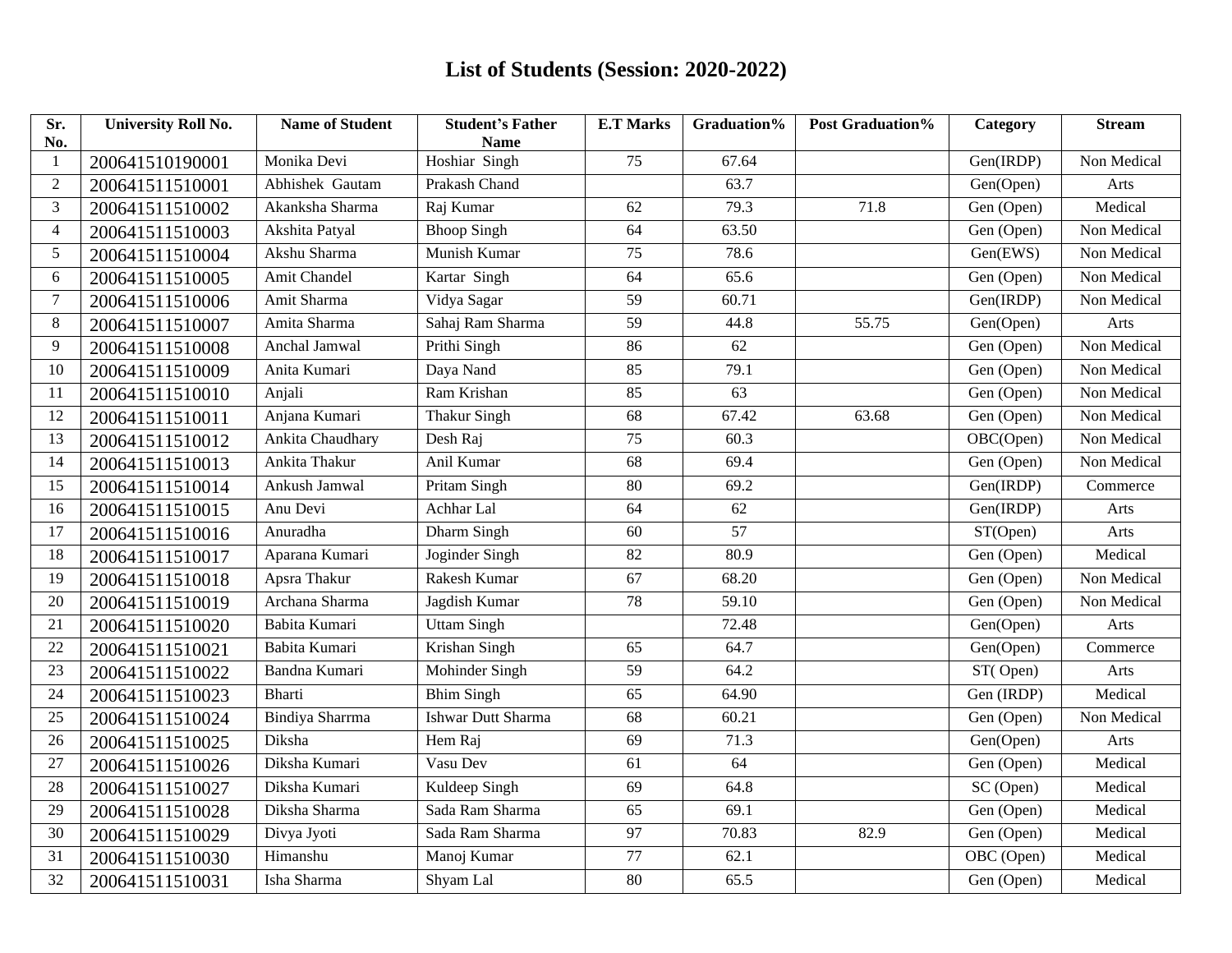| 33 | 200641511510032 | Ishani             | Ram Pal               |                 | 54.2              |       | Gen (Open)             | Medical     |
|----|-----------------|--------------------|-----------------------|-----------------|-------------------|-------|------------------------|-------------|
| 34 | 200641511510033 | Jyoti              | Kuldeep Singh         | 59              | 73.8              |       | SC(Open)               | Arts        |
| 35 | 200641511510034 | Jyoti Bansal       | Nanak Chand           | 62              | 65                |       | $\overline{SC}$ (Open) | Non Medical |
| 36 | 200641511510035 | Jyoti Dhiman       | Shakti Chand          | 70              | 67.86             |       | SC(Open)               | Medical     |
| 37 | 200641511510036 | Jyoti Sharma       | Raj Kumar             | 63              | 58.1              |       | Gen (EWS)              | Medical     |
| 38 | 200641511510037 | Jyoti Sharma       | <b>Bishan Dutt</b>    | 57              | 63                |       | Gen(Open)              | Arts        |
| 39 | 200641511510038 | Jyoti Thakur       | Chiranji Lal          | 62              | 65.58             |       | Gen(IRDP)              | Arts        |
| 40 | 200641511510039 | Kajal Chandel      | Prakash Chandel       | 48              | 62.23             |       | Gen(Open)              | Arts        |
| 41 | 200641511510040 | Kajal Chandel      | Ramesh Chandel        | 84              | 68.3              | 81.8  | Gen (Open)             | Medical     |
| 42 | 200641511510041 | Kanchan Devi       | Krishan Das           | 51              | 66.3              |       | SC(IRDP)               | Arts        |
| 43 | 200641511510042 | Kanika Sharma      | Som Nath              | $\overline{64}$ | 68                |       | Gen(Open)              | Medical     |
| 44 | 200641511510043 | Kirti              | Madan Lal             | 53              | 72.4              |       | Gen (Open)             | Non Medical |
| 45 | 200641511510044 | Mamta Devi         | Ram Krishan           | 65              | 70.8              |       | Gen(IRDP)              | Arts        |
| 46 | 200641511510045 | Mamta Kumari       | Chaman Lal            | 56              | 67                |       | Gen(Open)              | Arts        |
| 47 | 200641511510046 | Manisha            | Ram Lal               | $\overline{41}$ | 62.20             |       | Gen(Open)              | Arts        |
| 48 | 200641511510047 | Manisha Kumari     | Amar Nath             | $\overline{57}$ | 71.7              |       | SC(Open)               | Arts        |
| 49 | 200641511510048 | Manisha Kumari     | Kuldeep Singh         | 64              | 70.39             | 52.37 | Gen(Open)              | Arts        |
| 50 | 200641511510049 | Manu Bala          | Desh Raj              | 63              | 56.7              |       | SC (Open)              | Non Medical |
| 51 | 200641511510050 | Monika Sharma      | Madan Lal             | $\overline{59}$ | $\overline{51.6}$ |       | Gen(Open)              | Arts        |
| 52 | 200641511510051 | Neha Sharma        | Karm Chand            | $\overline{63}$ | 71.60             |       | Gen(IRDP)              | Arts        |
| 53 | 200641511510052 | Neha Sharma        | <b>Onkar Chand</b>    | $\overline{73}$ | 68.4              |       | Gen(Open)              | Arts        |
| 54 | 200641511510053 | Nisha Devi         | <b>Shamsher Singh</b> |                 | 58.52             |       | Gen(Open)              | Arts        |
| 55 | 200641511510054 | Nitika Sharma      | Naveen Kumar          | 71              | 64.5              |       | Gen (Open)             | Medical     |
| 56 | 200641511510055 | Pallavi Gautam     | Suneel Gautam         | 63              | 60.7              |       | Gen (Open)             | Medical     |
| 57 | 200641511510056 | Pooja Devi         | Parkash Chand         |                 | 57.66             |       | Gen (Open)             | Arts        |
| 58 | 200641511510057 | Pooja Devi         | Rajender Kumar        | 54              | 62.80             |       | Gen(Open)              | Arts        |
| 59 | 200641511510058 | Pooja Sharma       | Jagat Pal             | $\overline{76}$ | $\overline{76}$   | 85    | Gen (Open)             | Non Medical |
| 60 | 200641511510059 | Poonam Kumari      | Vijay Kumar           | 84              | 71.9              |       | Gen (Open)             | Non Medical |
| 61 | 200641511510060 | Priti Sharma       | <b>Insder Jeet</b>    | 68              | 61                |       | Gen(Open)              | Arts        |
| 62 | 200641511510061 | Priyanka           | Sanjeev Kumar         | $\overline{59}$ | 61.3              |       | Gen (IRDP)             | Medical     |
| 63 | 200641511510062 | Priyanka Devi      | Ramesh                | 45              | $\overline{73}$   |       | OBC(Open)              | Arts        |
| 64 | 200641511510063 | Radha Raman Sharma | Gopal Swaroop         | 73              | 72.72             |       | Gen(Open)              | Arts        |
| 65 | 200641511510064 | Rajesh Kumar       | Ramesh Chand          | 67              | 52.4              |       | SC (Open)              | Arts        |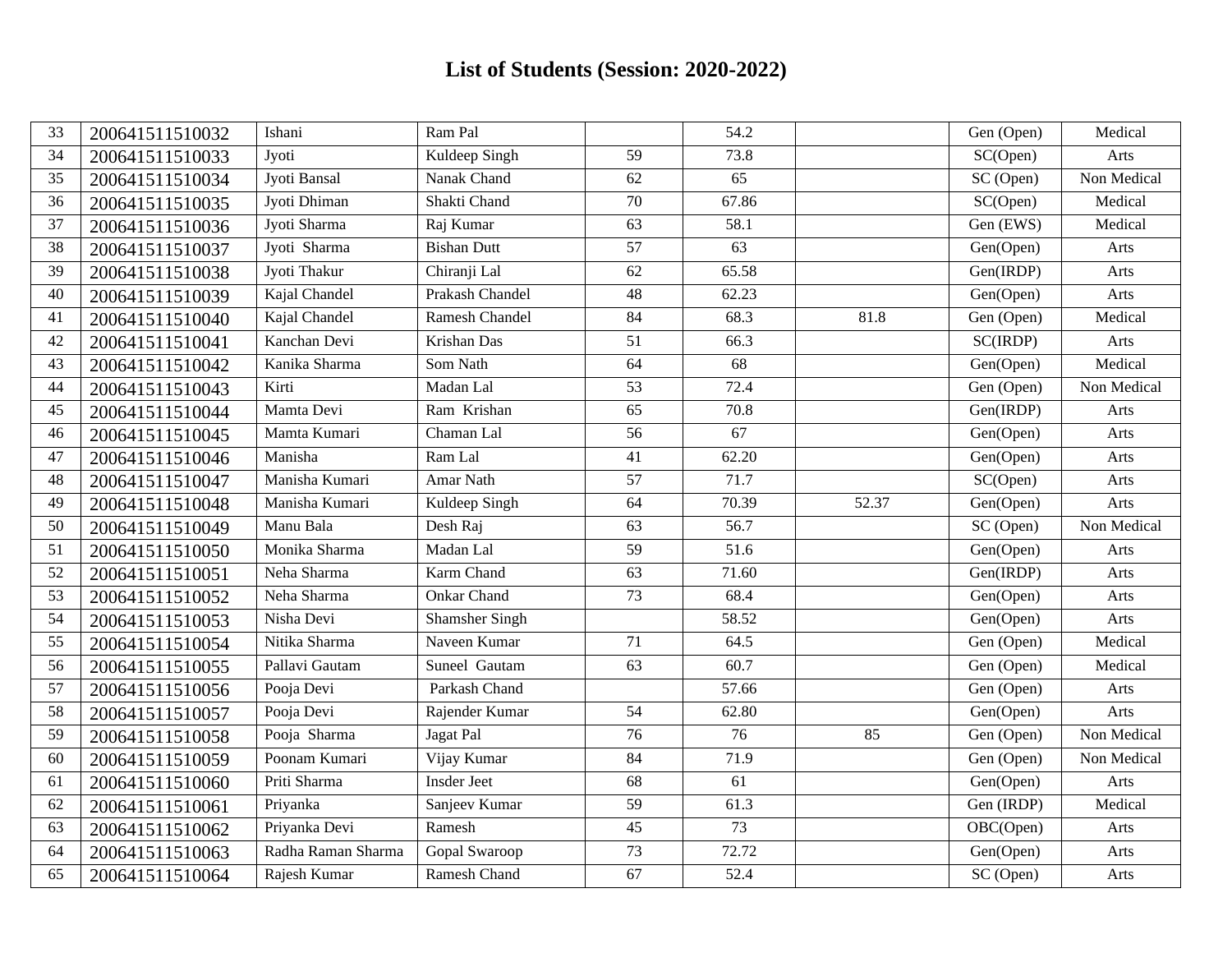| 66 | 200641511510065 | Rajni Devi              | Lal Singh                  | 57              | 70.5              |      | Gen(Open)   | Arts        |
|----|-----------------|-------------------------|----------------------------|-----------------|-------------------|------|-------------|-------------|
| 67 | 200641511510066 | Rama Devi               | Raj Pal                    | 57              | 57                |      | Gen(Open)   | Arts        |
| 68 | 200641511510067 | Reena Kaushal           | Shatish Kumar              | 83              | 77.4              |      | Gen(Open)   | Arts        |
| 69 | 200641511510068 | Rijul Sharma            | <b>Ramesh Chand Sharma</b> | $\overline{72}$ | 55.9              |      | Gen (IRDP)  | Medical     |
| 70 | 200641511510069 | Rishabh Naik            | Ramesh Chand               | 52              | 54                |      | OBC (Open)  | Medical     |
| 71 | 200641511510070 | Ruchi Sharma            | Ramesh Kumar               | $\overline{75}$ | 73.3              | 74.1 | Gen (Open)  | Medical     |
| 72 | 200641511510071 | Ruchika                 | Suresh Kumar               | $\overline{76}$ | 82.1              |      | Gen (Open)  | Medical     |
| 73 | 200641511510072 | Sainjal Kumari          | Lekh Ram                   | $\overline{72}$ | 63                |      | SC (IRDP)   | Non Medical |
| 74 | 200641511510073 | Sakshi                  | Rasheel Singh              | 70              | 76.5              |      | Gen (Open)  | Non Medical |
| 75 | 200641511510074 | Sandeep Kumar<br>Shukla | Brij Lal                   | 79              | 64.20             |      | Gen(Open)   | Arts        |
| 76 | 200641511510075 | Sandesh Kumari          | Vir Singh                  | 76              | 54.45             |      | Gen(Open)   | Commerce    |
| 77 | 200641511510076 | Sapna Kumari            | Dalel Singh                | 55              | 56.69             |      | Gen(Open)   | Arts        |
| 78 | 200641511510077 | Saurabh Prashar         | Roshan Lal                 | 77              | 58.80             |      | Gen (EWS)   | Non Medical |
| 79 | 200641511510078 | Seema Devi              | Gian Chand                 | 57              | 67.86             |      | Gen(Open)   | Arts        |
| 80 | 200641511510079 | Shailja Kumari          | Kirpa Ram                  | 55              | 56.1              |      | SC (Open)   | Non Medical |
| 81 | 200641511510080 | Shalu                   | Ashok                      | $\overline{50}$ | $\overline{57.8}$ |      | OBC(Open)   | Arts        |
| 82 | 200641511510081 | Sharmila                | Mastaq Mohamad             |                 | 71.50             |      | <b>OBC</b>  | Arts        |
| 83 | 200641511510082 | Shaurabh Kumar          | Ram Lal                    | 73              | 54.8              |      | SC (Open)   | Medical     |
| 84 | 200641511510083 | Shilpa Sharma           | Jagdish Sharma             | $\overline{58}$ | 60.60             | 70   | Gen(Open)   | Commerce    |
| 85 | 200641511510084 | Shistika Sharma         | <b>Onkar Chand</b>         |                 | 57.40             |      | Gen (Open)  | Medical     |
| 86 | 200641511510085 | Shivam Sharma           | Pawan Kumar                | 78              | 64.3              |      | Gen (Open)  | Medical     |
| 87 | 200641511510086 | Shivani                 | Shankar Singh              | 49              | 60.8              |      | Gen(Open)   | Arts        |
| 88 | 200641511510087 | Shivani                 | Surject                    | 83              | 68.9              |      | Gen(Open)   | Commerce    |
| 89 | 200641511510088 | Shivani Kaushal         | Rajesh Kumar               | 86              | 79.7              | 72.8 | Gen (Open)  | Medical     |
| 90 | 200641511510089 | Shivani Kumari          | Prem Singh                 | 83              | 68.3              |      | SC(Open)    | Arts        |
| 91 | 200641511510090 | Shivani Sharma          | Parkash Chand              | $\overline{43}$ | 56.40             |      | Gen(IRDP)   | Arts        |
| 92 | 200641511510091 | Shiwani Thakur          | Karam Singh                | $\overline{82}$ | 78.2              |      | Gen (Open)  | Medical     |
| 93 | 200641511510092 | Shweta                  | Vikram Singh               | 77              | 68.1              |      | Gen (IRDP)  | Medical     |
| 94 | 200641511510093 | Sonika                  | Rattan Lal                 | 68              | 57                |      | SC (Ex-man) | Medical     |
| 95 | 200641511510094 | Sonika Kumari           | Vidya Prakash              |                 | 50                |      | Gen(Open)   | Arts        |
| 96 | 200641511510095 | Sucheta Sharma          | Harbans Lal                | 66              | 61.1              |      | Gen(Open)   | Commerce    |
| 97 | 200641511510096 | Suman Chandel           | Raj Kumar                  | 66              | 56.95             | 72   | Gen (Open)  | Non Medical |